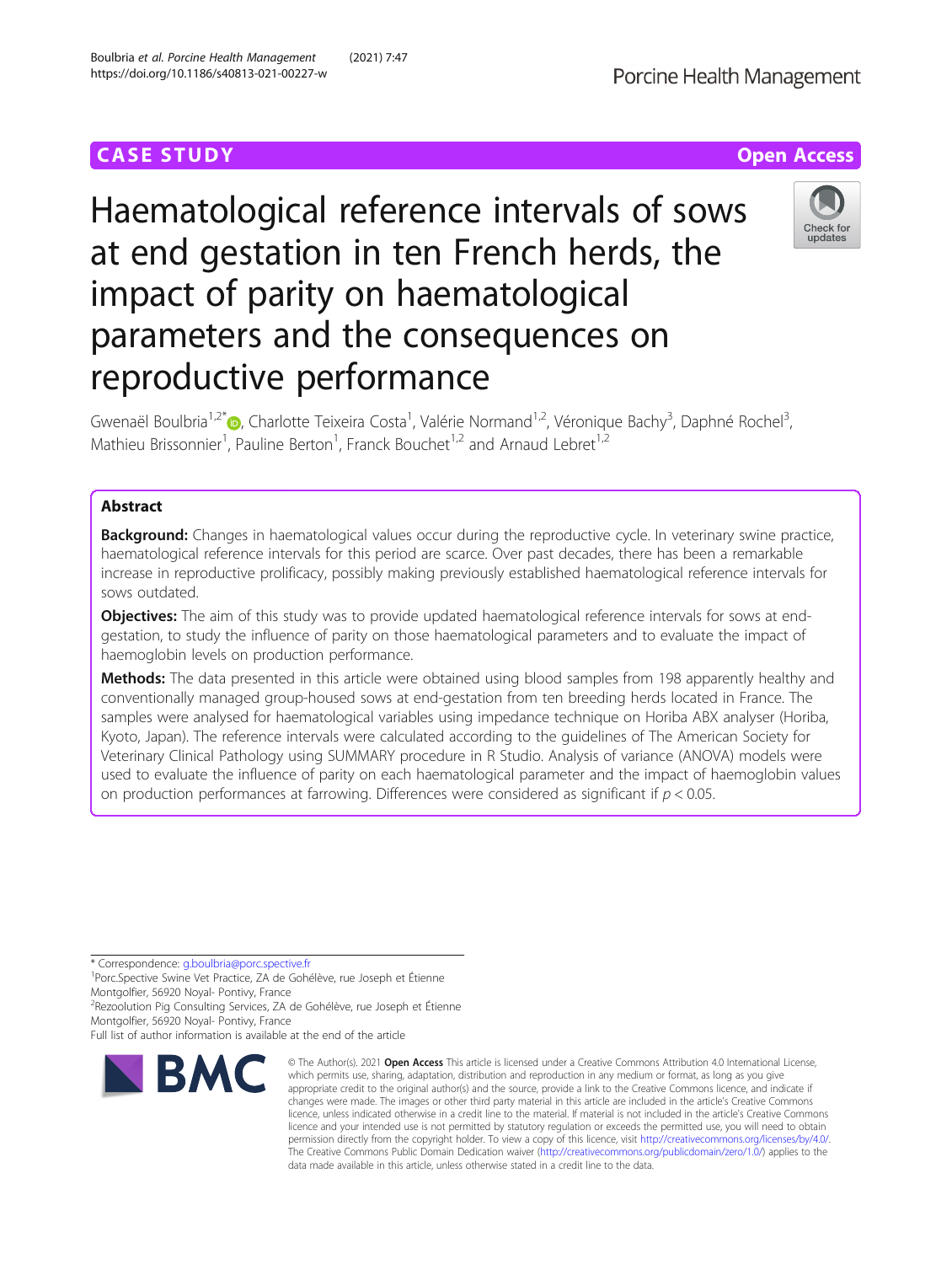Results: Reference intervals produced in this study were similar to previously published references but we noticed marked differences in white blood cell values. The study of the impact of parity revealed significant changes for gilts and parity 5 + sows regarding haematological values. Gilts had higher red and white blood cells counts, haemoglobin values and haematocrit values. Regarding haemoglobin values, the higher the number of liveborn and weaned piglets per litter, the lower the haemoglobin value at end-gestation. For sows of fifth or higher gestation, we found that the higher the percentage of stillborn piglets, the lower the haemoglobin value at endgestation.

**Conclusions:** This study provides haematological reference intervals for sows at end-gestation. These will be useful for swine veterinarians and researchers for a better understanding of the influence of parity on haematological parameters and haemoglobin values and their relation to reproductive performance.

Keywords: Pig, Blood, Haematology, Reference interval, Haemoglobin

# Background

Despite their wide availability, haematological values are rarely used in practice for the evaluation of sow health and its potential consequences on reproductive performance. Up to now, very few haematological variables have been used in swine practice because of the limited availability of reference intervals [[1\]](#page-6-0). Moreover, over past decades, there has been a marked increase in litter size and reference intervals that were previously established may now be outdated. Haematological parameters play a significant role on swine reproductive performance. In particular, the impact of low haemoglobin concentration on the risk of stillborn piglets [\[2](#page-6-0)] has already been demonstrated. Haematological values of swine are influenced by pathological processes and by a wide range of environmental and physiological factors including diet, age, sex, housing and management practices [\[3](#page-6-0)]. Many infectious agents can cause changes in white blood cell (WBC) counts, as well as red blood cell (RBC) counts, haemoglobin concentration (Hb) and haematocrit (Hct), depending on the severity of clinical signs and magnitude of the immune response [[4\]](#page-6-0). Commonly cited agents inducing changes in haematological parameters in pigs are infection with Mycoplasma suis causing anaemia [[5\]](#page-6-0) and the porcine reproductive and respiratory syndrome (PRRS) virus causing a depletion of WBC [[6\]](#page-6-0).

The measurement of haematological parameters in sows can serve as a practical tool for assessing pathological conditions and reflect metabolic disturbances caused by inappropriate feeding or nutritional deficiencies. Several studies have investigated the influence of age and stage of gestation on the variability of blood values [[4](#page-6-0), [7](#page-6-0), [8\]](#page-6-0). Indeed, physiological differences in haematological parameters have been observed depending on the parity of the sow and litter size, with an increased litter size associated with anaemia [\[9\]](#page-6-0). The aim of this study was to produce haematological reference intervals for sows at end-gestation. The second objective was to evaluate the influence of parity on haematological

values and to provide an overview of the impact of haemoglobin concentration on reproductive performance.

# Materials and methods

# Farms and animals

Blood samples were collected five to twelve days before farrowing from 199 sows belonging to two farrow-towean and eight farrow-to-finish farms in Brittany (France). Selected herds were epidemiologically unrelated (different nucleus herds for gilts and different food suppliers). The breed of the sows was either Large White x Landrace (eight farms) or Large White x Landrace x Tai Zumu (two farms). Farms were also selected for the absence of infectious outbreaks in sows or suckling piglets and the absence of collective antibiotic treatments of sows in the last six months prior to the study. At sampling time, sows were group-housed in indoor facilities in accordance with the European Union legislation and were free from clinical disease based on veterinary observation. Herds were enrolled and all samples and data were collected between December 2017 and March 2018. Farm status regarding PRRSV and PCV-2 is presented in Table [1.](#page-2-0) PRRSV status has been determined according to the AASV classification  $[10]$  $[10]$ . All positive stable herds were vaccinated with modified live vaccines. Finally, for each farm, parasitic status was unknown. On each farm, 20 sows from the same batch were sampled 12 to 5 days before farrowing. In one herd, only 19 sows could be sampled. The samples were stratified on the basis of gestation rank: 4 to 6 pregnant gilts, 3 to 6 sows in second gestation, 3 to 6 sows in third or fourth gestation and 4 to 9 sows in fifth or higher gestation.

# Blood sample collection and analyses

Sows were restrained using a wire nose snare. Blood samples (5 ml) were obtained by venipuncture of the jugular vein and collected into EDTA tubes. Blood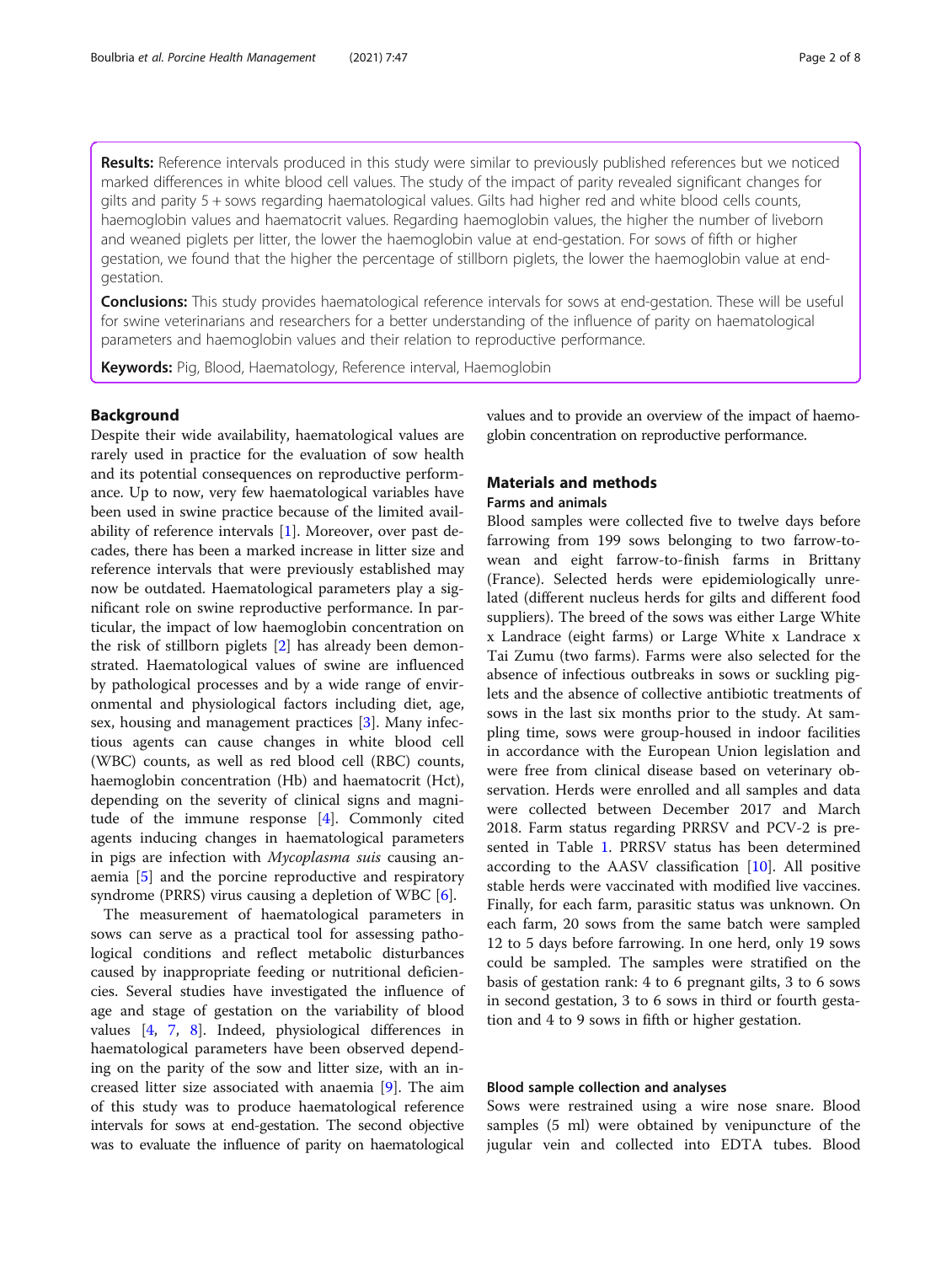<span id="page-2-0"></span>Table 1 Farm status regarding main diseases affecting haematological parameters

| Farm           | <b>PRRSV</b><br>status [10] | <b>PRRSV</b><br>vaccination | PCV-2 gilts<br>vaccination | PCV-2 multiparous<br>vaccination |
|----------------|-----------------------------|-----------------------------|----------------------------|----------------------------------|
| 1              | Negative                    | L,                          | Yes                        | No.                              |
| $\mathfrak{D}$ | Positive<br>stable          | Yes                         | No.                        | No.                              |
| 3              | Positive<br>stable          | Yes                         | Yes                        | No.                              |
| $\overline{4}$ | Negative                    |                             | No.                        | No.                              |
| 5              | Positive<br>stable          | Yes                         | Yes                        | Yes                              |
| 6              | Negative                    |                             | No                         | <b>No</b>                        |
| 7              | Negative                    | -                           | No                         | <b>No</b>                        |
| 8              | Positive<br>stable          | Yes                         | No                         | <b>No</b>                        |
| 9              | Negative                    |                             | Yes                        | Yes                              |
| 10             | Positive<br>stable          | Yes                         | No                         | <b>No</b>                        |

samples were stored under positive cold conditions until submission to the diagnostic laboratory Orbio (Finalab, Bron, France) within 24 h. Standard haematological evaluations were performed using the impedance technique on a Horiba ABX analyser (Horiba, Kyoto, Japan). The following haematological variables were measured: red blood cells (RBC) count, haematocrit (Hct), haemoglobin concentration (Hb), mean corpuscular volume (MCV), mean corpuscular haemoglobin (MCH), mean corpuscular haemoglobin concentration (MCHC), platelet count (PLT), white blood cells (WBC) count, and differentiation of neutrophils (absolute count and percentage), eosinophils (absolute count and percentage), monocytes (absolute count and percentage) and lymphocytes (absolute count and percentage).

# Performance data collection

Numbers of total born, number of stillborn piglets and number of piglets weaned per sow were recorded by the farmer. Piglets were considered stillborn by visual judgement of the farmer and corresponded to dead piglets collected during or immediately after farrowing. No necropsy of stillborn piglets was performed.

# Statistical analysis

The reference intervals were calculated according to the guidelines of the American Society for Veterinary Clinical Pathology [\[11\]](#page-6-0) (ASVCP) using the SUMMARY procedure in RStudio. Each of the variables was checked for the presence of extreme outliers and those outliers were removed from the analysis. Next, the data were submitted to reference limit evaluations. The 95 %-percentile reference intervals method (2.5th and 97.5th percentile) was used to determine the reference intervals as recommended by ASVCP for a sample size over 120. The reference intervals with 90 %-confidence limits were calculated with Reference Value Advisor (V.2.1) [\[12\]](#page-6-0) freeware in Excel (Microsoft Corporation, Redmond, USA). Then, ANOVA models were used to evaluate the influence of farm and parity for each haematological parameter and the impact of haemoglobin values on production performances at farrowing. The statistical analyses were carried out using RStudio version 4.0.2 (R Core Team, 2020). Differences were considered statistically significant if  $p < 0.05$ .

# Results

A total of 199 sows were sampled, including 49 pregnant gilts, 47 s parity sows, 52 third or fourth parity sows and 51 sows with parity five or higher. One sow was excluded from the study because haematological measures were not possible due to sample haemolysis, so that a total of 198 sows were included in the analysis in order to produce the reference intervals presented hereafter. For each criterion, the number of outlier values removed to produce reference intervals is presented in Table [2.](#page-3-0)

# Reference intervals for 198 end-gestation sows

Based on a non-parametric test regarding individual blood samples, the time between sampling and farrowing, the farm were set as a random effect. The reference intervals (RI) for RBC, WBC and platelets are listed in Table [3.](#page-3-0) We compared mean haematological values from our study with previously published RIs in Table [4](#page-4-0). We noticed some marked differences (> 10 %), with lower WBC counts and the percentage of lymphocytes, and a higher percentage of neutrophils in our study.

#### Influence of parity rank on haematological parameters

Mean, minimum and maximum reference values per parity rank are presented in Table [5](#page-4-0). Mean RBC, Hb, Hct, WBC and PLT values were significantly higher in gilts, while mean MCV and MCH values were significantly lower. Mean haematological values of sows in parity 5 or higher were also significantly different from other parity ranks for RBC, MCV, MCH, MCHC, WBC and PLT.

# Impact of haemoglobin concentration on farrowing performance parameters

In the studied population, sows had an average of 14.9 liveborn piglets and 12.9 weaned piglets per litter. Concerning associations between haemoglobin concentration and farrowing performance, a significant inverse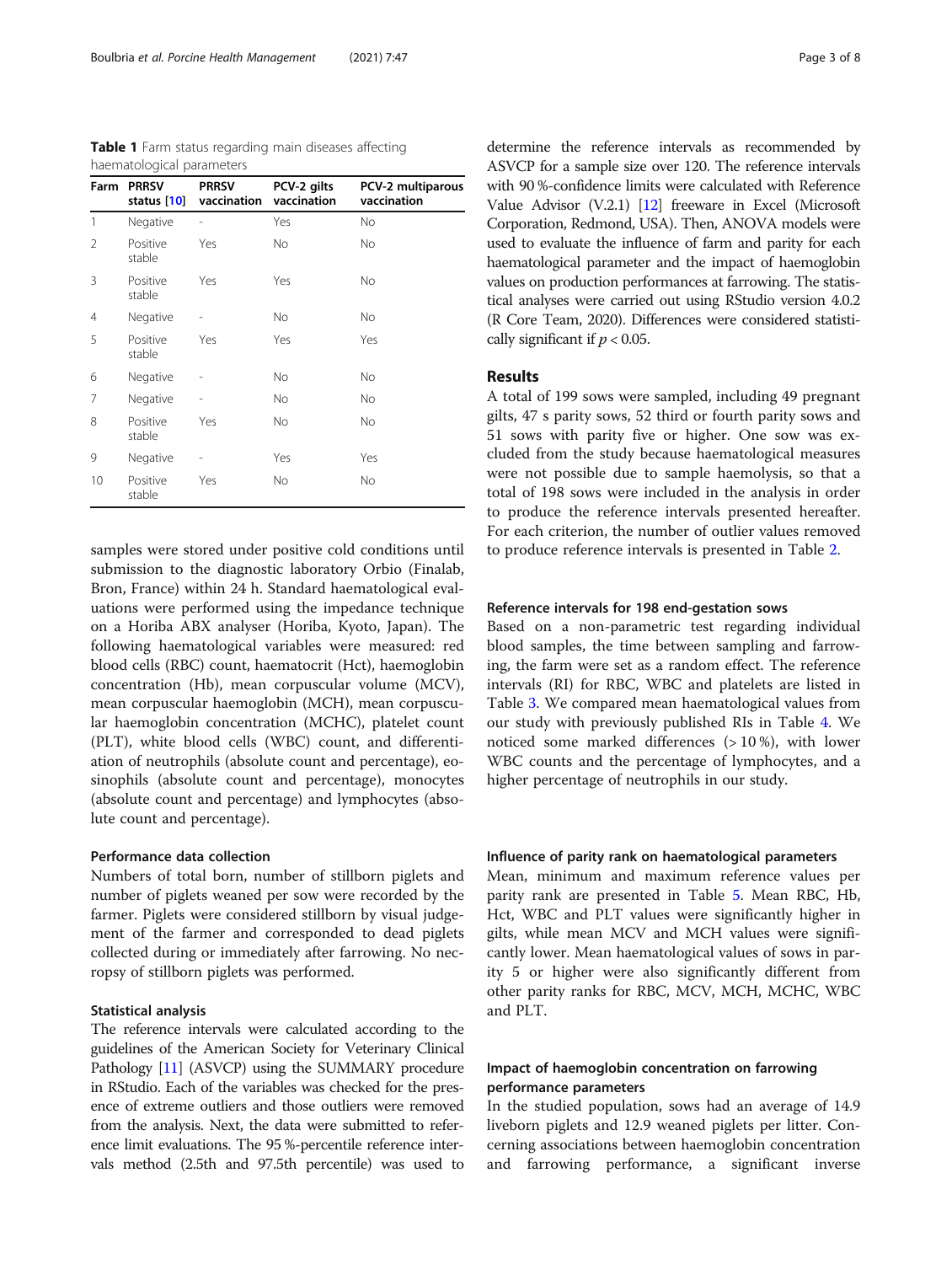<span id="page-3-0"></span>Table 2 Number of values included for reference intervals after the removal of outliers

| <b>Variables</b> | Number of | Number of      | Number of values included for |
|------------------|-----------|----------------|-------------------------------|
|                  | values    | outliers       | reference intervals           |
| <b>RBC</b>       | 198       | $\overline{4}$ | 194                           |
| Hb               | 198       | 6              | 192                           |
| HCT              | 198       | 1              | 197                           |
| <b>MCV</b>       | 198       | $\Omega$       | 198                           |
| <b>MCH</b>       | 198       | 3              | 195                           |
| <b>MCHC</b>      | 198       | 3              | 195                           |
| <b>WBC</b>       | 198       | 1              | 197                           |
| Neutrophils      | 198       | 1              | 197                           |
| Eosinophils      | 198       | $\overline{2}$ | 196                           |
| Monocytes        | 198       | 1              | 197                           |
| Lymphocytes      | 198       | $\mathfrak{D}$ | 196                           |
| PLT              | 198       | 0              | 198                           |

N indicates number of animals, RI reference interval, RBC red blood cell count,<br>WBC white blood cell count. Hh baemoglobin, HCT baematocrit, MCV mean WBC white blood cell count, Hb haemoglobin, HCT haematocrit, MCV mean<br>corpuscular volume, MCH mean corpuscular haemoglobin, MCHC mean corpuscular volume, MCH mean corpuscular haemoglobin, MCHC mean corpuscular haemoglobin concentration, PLT platelet count

relationship was observed; the higher the number of liveborn piglets, the lower the haemoglobin value at endgestation, regardless of parity rank (Fig. [1](#page-5-0)). We observed the same relationship between haemoglobin concentration and number of weaned piglets per litter.

In the studied population, an average of 6.7 % of piglets were stillborn. This percentage was relatively low compared to the average in France (7.4 % in 2018). For

sows in their fifth or higher gestation, the lower the haemoglobin value at end-gestation, the higher the percentage of stillborn piglets ( $p = 0.002$ ) (Fig. [1](#page-5-0)). For the other parity ranks, the difference was not significant.

# **Discussion**

Assuming that haematological data undergo constant change due to genetic progress and an increase in litter size, the aims of this study were to propose updated RI for French sows at end-gestation, to study the impact of parity ranks on haematological parameters and to determine whether haemoglobin concentration has an influence on performance parameters at farrowing.

We sampled 199 sows, a population size consistent with previous studies. In this study, samples were obtained by venipuncture at the jugular vein, the most common sampling site in practice. Porcine RBC are relatively fragile and turbulence or improper handling of the sample frequently results in haemolysis [\[13\]](#page-7-0). In our study, blood samples were immediately stored under positive cold conditions and sent to the laboratory within 24 h. Using this protocol, only one sample was excluded because of haemolysis. We determined RIs according to the ASVCP guidelines, and the final sample size was amply sufficient to establish these  $[11, 14]$  $[11, 14]$  $[11, 14]$ .

Haematological reference intervals can vary according to breed  $[15]$  $[15]$ , season  $[13]$  $[13]$ , physiological status  $[4]$  $[4]$ , age [[4\]](#page-6-0), management factors [[4\]](#page-6-0) and laboratory measurement techniques. We randomly selected ten different herds that were epidemiologically unrelated and had different

Table 3 Reference intervals for 198 clinically healthy sows at end-gestation in ten French herds

| <b>Variables</b> | Unit        | N   | Mean  | Median | <b>SD</b> | Range<br>(min-<br>max) | RI with 90% Confidence Interval (CI) |                                |
|------------------|-------------|-----|-------|--------|-----------|------------------------|--------------------------------------|--------------------------------|
|                  |             |     |       |        |           |                        | Lower limit of Cl <sup>a</sup>       | Upper limit of Cl <sup>a</sup> |
| <b>RBC</b>       | $10^{12}/L$ | 198 | 5.8   | 5.8    | 0.7       | 3.49-7.75              | $4.3(4.0-4.7)$                       | $7.2(6.9-7.4)$                 |
| Hb               | g/dL        | 198 | 12.1  | 12.1   | 1.2       | $7.7 - 15.4$           | $9.4(8.6-10.2)$                      | 14.5 (8.6-10.2)                |
| <b>HCT</b>       | %           | 198 | 39.7  | 39.6   | 4.6       | 11.6-54.8              | 30.9 (24.7-32.5)                     | 48.6 (46.4-50.1)               |
| <b>MCV</b>       | fl          | 198 | 68.6  | 68.0   | 3.3       | 60-77                  | 61.0 (60.0-63.0)                     | 75.0 (74.0-76.0)               |
| <b>MCH</b>       | pg          | 198 | 21.0  | 20.9   | 1.2       | 17.4-24.7              | 18.2 (17.8-19.0)                     | 23.2 (23.1-24.4)               |
| <b>MCHC</b>      | g/dL        | 198 | 30.5  | 30.6   | 0.9       | 24.5-33.6              | 29.1 (26.2-29.4)                     | 31.8 (31.6-33.5)               |
| <b>WBC</b>       | $10^9$ /L   | 198 | 12.1  | 11.9   | 2.7       | $3.1 - 22.3$           | $7.6(4.1-8.3)$                       | 18.8 (17.1-19.3)               |
| Neutrophils      | $10^9$ /L   | 198 | 7.2   | 7.0    | 1.8       | $0.3 - 14.4$           | $3.5(0.4-4.8)$                       | 11.9 (10.7-12.9)               |
|                  | $\%$        | 198 | 59.3  | 60.4   | 8.2       | $7.7 - 76.7$           | 47.7 (11.6-49.6)                     | 72.0 (69.7-74.0)               |
| Eosinophils      | $10^9$ /L   | 198 | 1.0   | 0.9    | 0.5       | $0 - 2.6$              | $0.3(0-0.3)$                         | $2.2(1.9-2.4)$                 |
|                  | $\%$        | 198 | 7.7   | 7.1    | 3.4       | $0.4 - 17$             | $2.9(0.5-3.3)$                       | 15.7 (13.9-16.4)               |
| Monocytes        | $10^9$ /L   | 198 | 0.6   | 0.6    | 0.2       | $0.1 - 1.5$            | $0.3(0.2-0.4)$                       | $0.9(0.9-1.1)$                 |
|                  | $\%$        | 198 | 4.8   | 4.8    | 0.9       | $1.9 - 8.3$            | $3.3(2.8-3.6)$                       | $6.8(6.2-7.3)$                 |
| Lymphocytes      | $10^9/L$    | 198 | 3.3   | 3.3    | 0.9       | $1.3 - 6.7$            | $1.9(1.7-1.9)$                       | $5.6(5.1-6.1)$                 |
|                  | $\%$        | 198 | 28.2  | 27.4   | 8.3       | 10.3-83.5              | 17.3 (16.1-19.1)                     | 40.5 (37.5-82.0)               |
| PLT              | $10^9/L$    | 198 | 225.8 | 221.5  | 74.5      | 42-441                 | 90.7 (72-109)                        | 400.7 (346-434)                |

N indicates number of animals, RI reference interval, RBC red blood cell count, WBC white blood cell count, Hb haemoglobin, HCT haematocrit, MCV mean corpuscular volume, MCH mean corpuscular haemoglobin, MCHC mean corpuscular haemoglobin concentration, PLT platelet count a using 2.5th to 97.5th inter-percentile range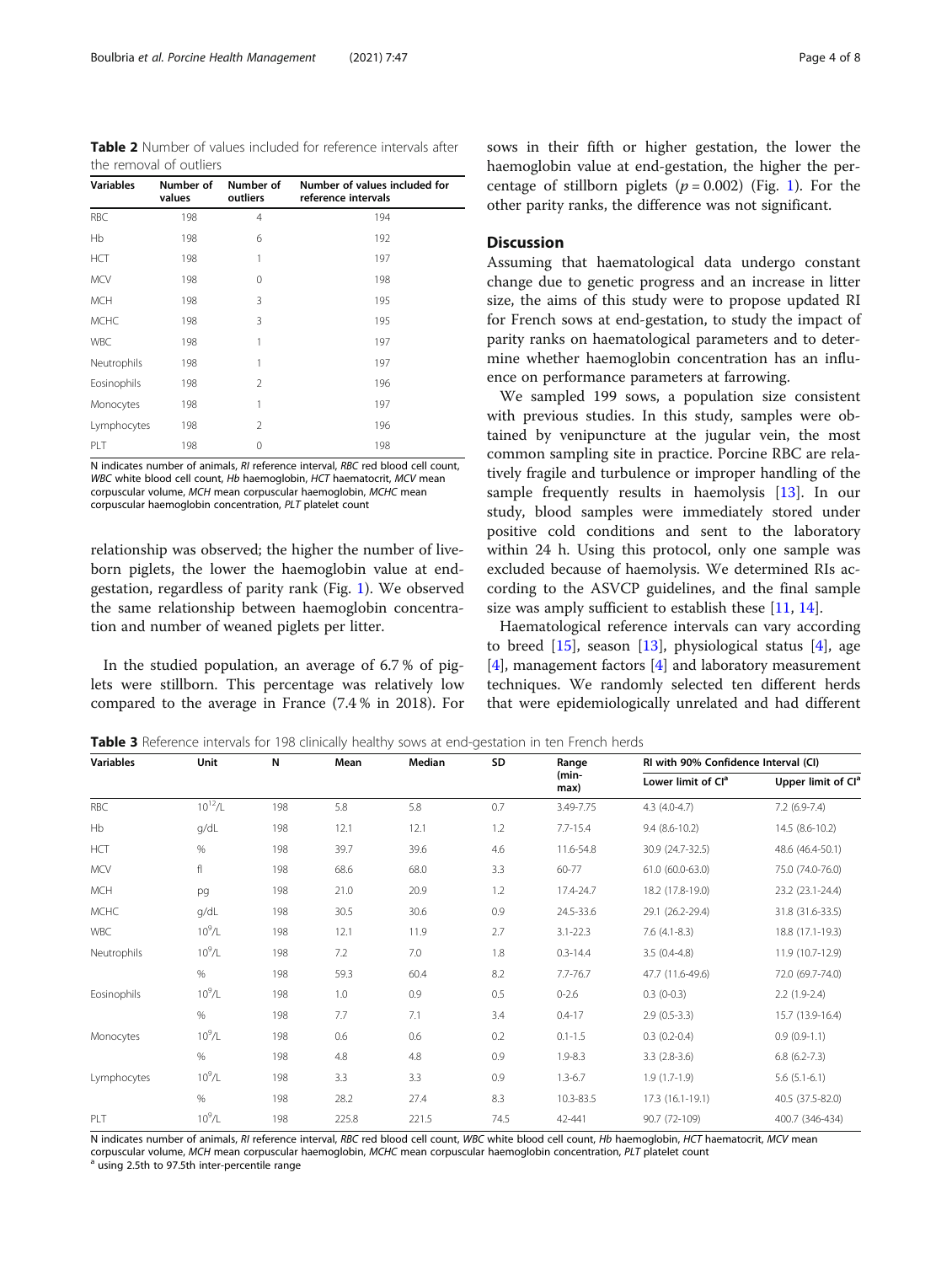| <b>Variables</b> | Unit<br>Mean |                                 | Thorn CE., 2010 [2]                   | $\mathbf{B}$             | Ježek et al., 2018 Bhattarai et al., 2019 [4]      |  |
|------------------|--------------|---------------------------------|---------------------------------------|--------------------------|----------------------------------------------------|--|
| Stage            |              | 5-12 days before<br>parturition | 2 weeks or less before<br>parturition | Gestation                | Mid-gestation (between 56-70 days of<br>gestation) |  |
| <b>RBC</b>       | $10^{12}$ /  | 5.8                             | 5.7                                   | 5.62                     | 6.14                                               |  |
| Hb               | g/dL         | 12.1                            | 12.6                                  | 11.6                     | 12.03                                              |  |
| <b>HCT</b>       | %            | 39.7                            | 40.0                                  | 34.9                     | $\overline{\phantom{a}}$                           |  |
| <b>MCV</b>       | fl           | 68.6                            | 70.0                                  | 62.2                     | 63.4                                               |  |
| <b>MCH</b>       | pg           | 21.0                            |                                       | 20.6                     | $\overline{\phantom{0}}$                           |  |
| <b>MCHC</b>      | g/dL         | 30.5                            | 31.6                                  | 33.2                     | 31.04                                              |  |
| <b>WBC</b>       | $10^9$ /L    | 12.1                            | 15.6                                  | 15.21                    | 15.44                                              |  |
| Neutrophils      | %            | 59.3                            | 39.0                                  | $\overline{\phantom{0}}$ | 38.4                                               |  |
| Eosinophils      | %            | 7.7                             | 0.7                                   | 7.0                      | 7.4                                                |  |
| Monocytes        | %            | 4.8                             | 6.0                                   | 1.0                      | 4.2                                                |  |
| Lymphocytes      | %            | 28.2                            | 52.0                                  | 43.0                     | 47.8                                               |  |
| PLT              | $10^9$ /L    | 225.8                           | $\overline{\phantom{a}}$              | 274                      | $\overline{\phantom{a}}$                           |  |

<span id="page-4-0"></span>Table 4 Mean haematological variables of our study compared with the literature

RBC red blood cell count, Hb haemoglobin, HCT haematocrit, MCV mean corpuscular volume, MCH mean corpuscular haemoglobin, MCHC mean corpuscular haemoglobin concentration, WBC white blood cell count, PLT platelet count

management practices, so that the population studied could be considered as a representative sampling of French sows. Farm was a significant source of variation for most haematological parameters in a previous study [[16\]](#page-7-0), but this was not the case in our study. Similarly, the time lag between sampling and farrowing (5–12 days in our study) was not a variable factor for RIs. All sows were sampled during winter to avoid a seasonal effect. We sampled sows according to parity ranks in order to approximate the demography as described of French herds.

The differences observed between our results and previously published RIs could be explained by several hypotheses. The maximum time between sampling and haematological evaluation was 24 h in our study and samples were stored immediately under positive cold conditions after sampling until delivery to the laboratory. Routine haemogram values are reported to be stable at 4 °C for up to 36 h, but the WBC differentials tend to become less reliable after 12 h of collection [\[17](#page-7-0)]. Furthermore, the methodology used to produce RIs could differ from the one used in this study.

Unfortunately, although there is a wide range of RIs for swine today, those involving sows during the same physiological stage are rare; it is therefore difficult to compare our data with those previously described in the literature, mainly because of the gestation stage of sows at sampling time. First, it was described that approximately two weeks before parturition, RBC numbers in sows decrease and continue to do so until the end of

| <b>Table 5</b> Haematological values per parity ranks presented as mean (minimum-maximum) |  |  |
|-------------------------------------------------------------------------------------------|--|--|
|                                                                                           |  |  |
|                                                                                           |  |  |

| <b>Variables</b> | <b>Units</b> | <b>Gilts</b>                    | Sows                            |                               |                                |  |  |
|------------------|--------------|---------------------------------|---------------------------------|-------------------------------|--------------------------------|--|--|
|                  |              | $N = 49$                        | Parity 2<br>$N = 47$            | Parity 3-4<br>$N = 52$        | Parity 5 or more<br>$N = 51$   |  |  |
| <b>RBC</b>       | $10^{12}$ /L | 6.2 $(3.5-7.4)^a$               | 5.9 $(4.3-7.8)^{b}$             | 5.7 $(4.6-7.2)^b$             | 5.5 $(4.1-6.4)^{b}$            |  |  |
| Hb               | g/dL         | 12.5 $(7.7-15.4)^a$             | 12.2 $(8.7-14.9)^a$             | 11.9 $(8.6-14.0)^a$           | 12.0 $(9.4 - 14.5)^{a}$        |  |  |
| <b>HCT</b>       | %            | 41.2 $(24.7 - 54.8)^a$          | 39.8 (30.9-50.1) <sup>a</sup>   | 38.8 (11.6-45.8) <sup>a</sup> | 38.8 (30.2-48.3) <sup>a</sup>  |  |  |
| <b>MCV</b>       | fl           | 62.32 $(60-73)^a$               | 67.97 (61-74) <sup>ab</sup>     | 68.71 (60-76) <sup>b</sup>    | 71.06 $(66-77)^{c}$            |  |  |
| <b>MCH</b>       | pq           | 20.28 $(17.8-23.2)^a$           | 20.86 (18.4-24.4) <sup>a</sup>  | 20.85 $(17.4 - 22.5)^a$       | 21.96 (20.1-24.7) <sup>b</sup> |  |  |
| <b>MCHC</b>      | g/dL         | 30.53 (29.1-31.7) <sup>ab</sup> | 30.68 (27.1-33.6) <sup>ab</sup> | 30.29 $(30-31.8)^a$           | 30.93 (29.2-33.5) <sup>b</sup> |  |  |
| <b>WBC</b>       | $10^9$ /L    | 13.9 $(8.3 - 22.3)^a$           | 12.1 $(8.2 - 18.9)^b$           | 11.5 $(3.1 - 16.7)^{bc}$      | $10.9(4.1 - 18.8)^{c}$         |  |  |
| PLT              | $10^9$ /L    | 250.4 (115-428) <sup>a</sup>    | 240.9 (100-323) <sup>ab</sup>   | 216.3 (72-434) <sup>ab</sup>  | 197.4 (42-441) <sup>b</sup>    |  |  |

RBC red blood cell count, Hb haemoglobin, HCT haematocrit, MCV mean corpuscular volume, MCH mean corpuscular haemoglobin, MCHC mean corpuscular haemoglobin, MCHC mean corpuscular haemoglobin, mCHC mean corpuscular

a,b,c Different letters in superscript within a line means  $p < 0.05$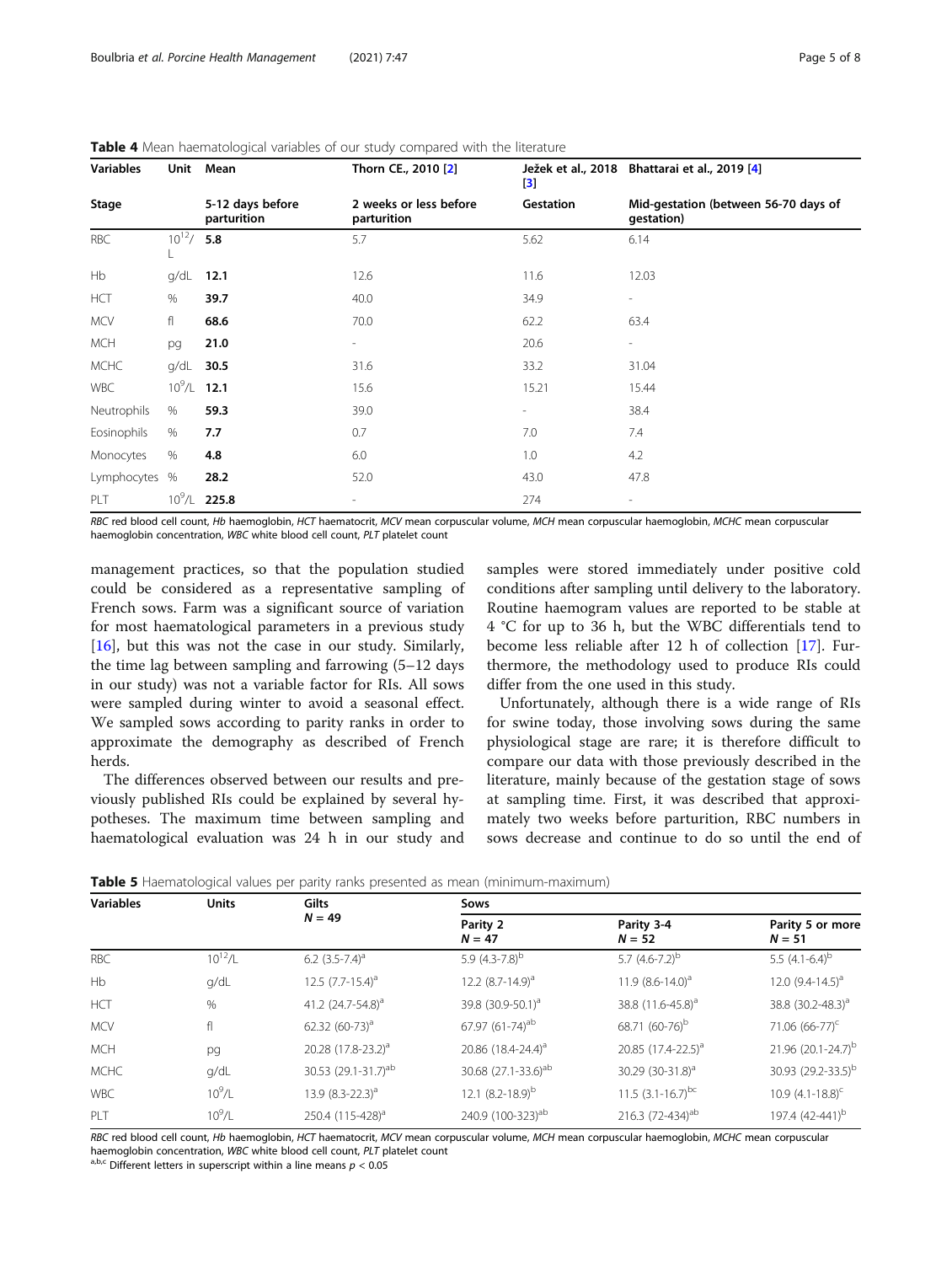<span id="page-5-0"></span>

lactation [\[13\]](#page-7-0). Secondly, the total WBC number decreases during gestation [\[13](#page-7-0)]. For these reasons, comparisons of RIs between studies must be undertaken with care, and take into account the sampling and laboratory protocols and the gestation stage at sampling.

Keeping these limitations in mind, we compared our haematological data with three earlier studies performed by Catherine Thorn [\[18\]](#page-7-0) (who investigated sows two weeks or less before parturition), by Jožica Ježek [\[4](#page-6-0)] (who presented haematological values for 224 pregnant sows) and Sheeva Bhattarai [[1\]](#page-6-0) (who studied 248 sows at mid-gestation using the ASVCP guidelines to produce RIs). Even if variations could be observed in both haematologic cell lines, red blood cell composites were found to differ little during gestation compared to white blood cell composites [[18\]](#page-7-0). WBC and leukocyte parameters were previously reported to be closely related to the health status of the sow and the conditions of sampling and samples processing [[13\]](#page-7-0). The increase in WBC may be explained by the high level of neutrophils in our population. Apart from the hypothesis of the poor reliability of WBC count because of the time lag between sampling and analysis, we suspect that stress at the time of sampling might have affected our results. It has been already described in other species like cats and dogs [[18\]](#page-7-0). Stress is one of the factors that can cause neutrophilia and lymphopenia, as observed in our study. Indeed, use of a wire nose snare can cause stress during blood sampling. We sampled three tubes per animal, so each sow was restrained for three to five minutes. Subclinical disease could also have caused an altered WBC

count. For example, viral diseases like Porcine Reproductive and Respiratory Syndrome virus [[19](#page-7-0)] and porcine circovirus type 2 (PCV-2) [[20\]](#page-7-0) have been associated with lymphopenia in previously published studies. Moreover, neutrophilia has previously been described in pigs infected with PCV-2 [[21\]](#page-7-0). In this study, all sampled sows were clinically healthy and came from PRRSV negative or positive stable herds. Subclinical infection with PCV-2 was not assessed during our study which could be a limitation. Finally, the percentage of eosinophils was consistent with that found by Sheeva Bhattarai and Jožica Ježek but we observed a marked difference with Catherine Thorn. In our study, all sows are grouphoused during gestation in accordance with European Union law. Group housing is a risk factor for parasitic infestation (e.g. roundworm), possibly resulting in higher eosinophil counts than those found in older studies.

In this study, we compared the impact of parity ranks on haematological values and we found significant differences for all criteria tested, except for MCHC, between gilts and higher parities. The impact of parity has already been demonstrated for Hb values in previous studies: Hb values decreased after first farrowing [[2,](#page-6-0) [9](#page-6-0)]. Results presented in the more recent study are consistent with our results for Hct too: Hct values decreased after first parity. Our results highlight the fact that age and parity of sows in particular has an impact on haematological values. Gilts should be considered independently when interpreting haematological results.

In the last part of our study, we focused on the impact of haemoglobin concentration on the reproductive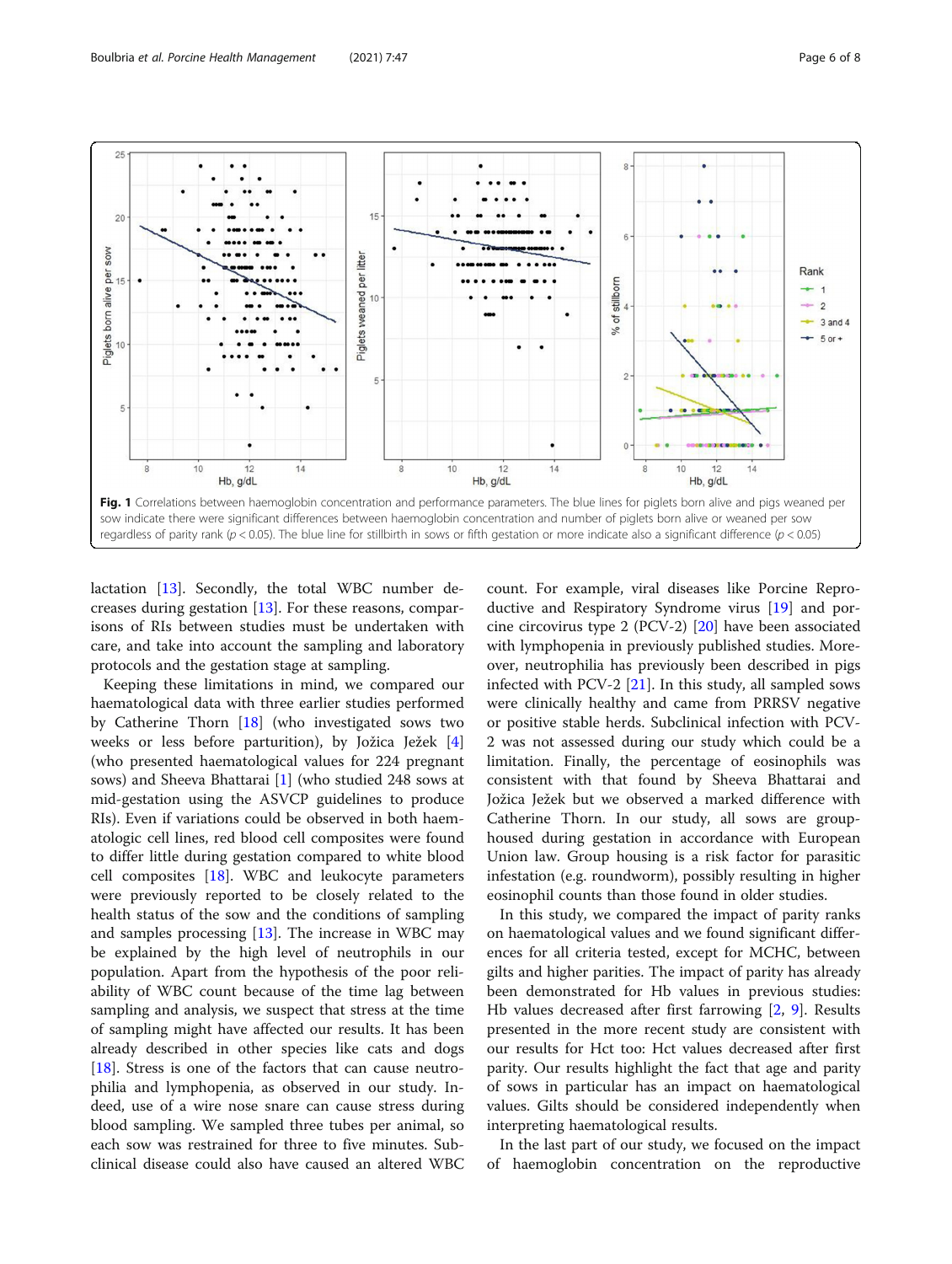<span id="page-6-0"></span>performance of sows. Considering only sow's haemoglobin levels could be a limitation. In a Canadian study, no association was observed between stillbirth and the sow's haemoglobin, although an association between the probability of stillbirth and reduced Hb in piglets was found [[22\]](#page-7-0). In our study, we observed a significant relation between the sow's Hb and the percentage of stillborn piglets for sows after their fifth or higher gestation. High haemoglobin concentration in the sow's blood may explain the efficiency of uterine contractions and the vigour of the litter at parturition [2]. This might have a positive effect on the number of liveborn piglets. Alternatively, a previous study suggested that a possible explanation for the association between Hb and stillbirth could be the decrease in oxygen supply to the piglets due to low iron status in the sow [\[23](#page-7-0)]. We can compare our results with two previously published studies. The first one showed no relationship between the number of stillborn piglets and haemoglobin values, measured using the rapid HemoCue® Hb  $201 + \text{tool}$  [9]. The second study sampled sows at the time of farrowing. They found a significant association between stillbirth and Hb, regardless of the parity of the sows. In the study, all dead piglets collected during farrowing were necropsied to determine whether they were stillborn or not using the lung flotation technique [2]. This was not performed in our study, where stillbirth was based only on the subjective judgement of the farmer.

Other performance parameters at farrowing were analysed in our study. The higher the number of liveborn and weaned piglets, the lower the haemoglobin concentration. Logically, we assumed that the higher is the number of liveborn, the higher the number of weaned piglets, which could explain the relationship between haematological status at late gestation and the number of weaned piglets. A significant link between body reserves and haemoglobin concentration has been demonstrated previously. Regardless of parity rank, haemoglobin concentration was lower in sows with a lower backfat thickness [9]. Unfortunately, in our study, we did not take into consideration body reserves.

#### Acknowledgements

The authors would like to thank herd owners for their hospitality and cooperation.

#### Authors' contributions

Study conception and design: AL, GB. Data acquisition: GB, AL, VN, MB, FB, PB. Blood analysis: VB, DR. Data analysis and interpretation: GB, AL, CTC. Drafting the manuscript: GB, AL, CTC. All authors read, critically revised and approved the final manuscript.

#### Funding

The study was financed by Porc.Spective Swine Vet Practice and Finalab Veterinary Laboratories Group.

#### Availability of data and materials

All datasets used in this study are available from the corresponding author on reasonable request.

#### **Declarations**

#### Ethics approval and consent to participate

This study was performed in accordance with the current French national legislation on ethical and welfare recommendations. All samples analysed in this study come from a veterinary practice for general disease diagnosis. No specific authorisation or declaration was needed in this case.

#### Consent for publication

Competing interests

All authors gave their consent for publication.

#### The authors declare no competing interest.

#### Author details

<sup>1</sup>Porc.Spective Swine Vet Practice, ZA de Gohélève, rue Joseph et Étienne Montgolfier, 56920 Noyal- Pontivy, France. <sup>2</sup>Rezoolution Pig Consulting Services, ZA de Gohélève, rue Joseph et Étienne Montgolfier, 56920 Noyal-Pontivy, France. <sup>3</sup>Orbio - Finalab Veterinary Laboratories Group, 12, rue du 35 ème régiment d'aviation, 69500 Bron, France.

### Received: 8 June 2021 Accepted: 20 July 2021 Published online: 17 August 2021

#### References

- 1. Bhattarai S, Framstad T, Nielsen J. Hematologic reference intervals of Danish sows at mid-gestation. Acta Vet Scand. 2019;61. [https://doi.org/10.1186/s13](https://doi.org/10.1186/s13028-019-0451-7) [028-019-0451-7.](https://doi.org/10.1186/s13028-019-0451-7)
- 2. Bhattarai S, Framstad T, Nielsen J. Stillbirths in relation to sow hematological parameters at farrowing: A cohort study. J Swine Health Prod. 2018;26:215–  $22.2$
- 3. Tumbleson ME, Scholl E. Hematology and clinical chemistry [Swine, normal values]. Published online 1981.
- 4. Ježek jožica, Staric J, Nemec M, et al. The influence of age, farm, and physiological status on pig hematological profiles. J Swine Health Prod. 2018;26:72–8.
- 5. Brissonnier M, Normand V, Lebret A, et al. Frequency of infection with Mycoplasma suis in gestating sows using qPCR on ten commercial French herds, and impact of the infection on clinical, haematological and biochemical parameters. Porcine Health Manag. 2020;6:13–3. doi[:https://doi.](https://doi.org/10.1186/s40813-020-00152-4) [org/10.1186/s40813-020-00152-4.](https://doi.org/10.1186/s40813-020-00152-4)
- 6. Štukelj M, Toplak I, Nemec Svete A. Blood antioxidant enzymes (SOD, GPX), biochemical and haematological parameters in pigs naturally infected with porcine reproductive and respiratory syndrome virus. Pol J Vet Sci. 2013;16: 369–76. doi:[https://doi.org/10.2478/pjvs-2013-0049.](https://doi.org/10.2478/pjvs-2013-0049)
- 7. Ventrella D, Dondi F, Barone F, et al. The biomedical piglet: Establishing reference intervals for haematology and clinical chemistry parameters of two age groups with and without iron supplementation. BMC Vet Res. 2016;13. <https://doi.org/10.1186/s12917-017-0946-2>.
- 8. Yeom S, Cho S-Y, Park C-G, Lee W-J. Analysis of reference interval and agerelated changes in serum biochemistry and hematology in the specific pathogen free miniature pig. Lab Anim Res. 2012;28:245–53. [https://doi.](https://doi.org/10.5625/lar.2012.28.4.245) [org/10.5625/lar.2012.28.4.245.](https://doi.org/10.5625/lar.2012.28.4.245)
- 9. Normand V, Perrin H, Auvigne V, Robert N, Laval A. Anaemia in the sow: A cohort study to assess factors with an impact on haemoglobin concentration, and the influence of haemoglobin concentration on the reproductive performance. Vet Rec. 2012;171:350. doi[:https://doi.org/10.113](https://doi.org/10.1136/vr.100404) [6/vr.100404.](https://doi.org/10.1136/vr.100404)
- 10. Holtkamp DJ, Morrison B, Rowland RR, Snelson H. Terminology for classifying swine herds by porcine reproductive and respiratory syndrome virus status. J Swine Health Prod. 2011;19(1):13.
- 11. Friedrichs KR, Harr KE, Freeman KP, et al. ASVCP reference interval guidelines: determination of de novo reference intervals in veterinary species and other related topics. Vet Clin Pathol. 2012;41(4):441–53. doi: <https://doi.org/10.1111/vcp.12006>.
- 12. Geffré A, Concordet D, Braun J-P, Trumel C. Reference Value Advisor: a new freeware set of macroinstructions to calculate reference intervals with